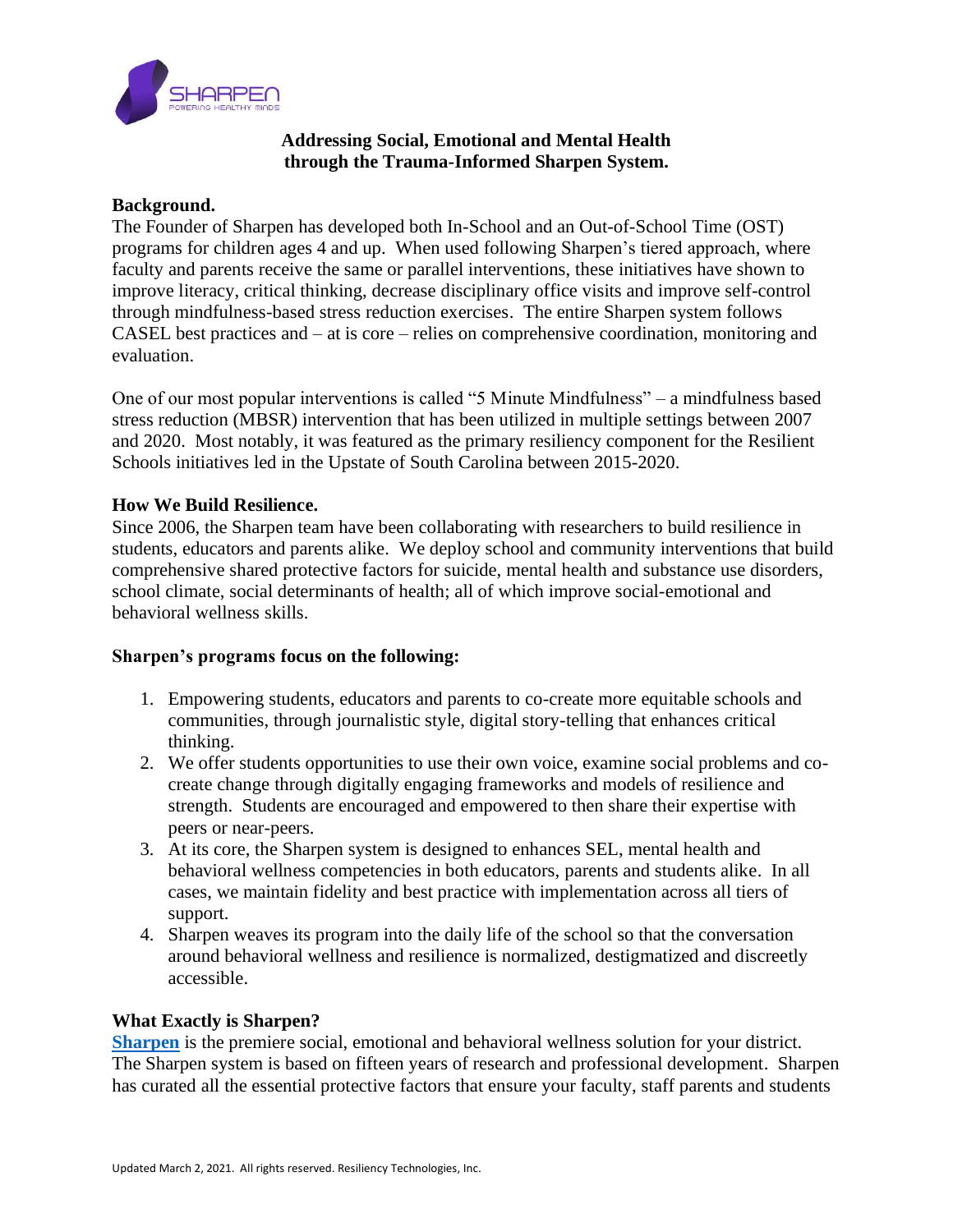

have the tools they need to return to the school environment; ready to deal with the stress, anxiety and uncertainly that the past year has caused.

- Sharpen is aligned with CASEL and ASCA and offers tools that are suitable for students ages 4 and up.
- Sharpen engages, empowers and supports individuals, schools and communities by providing access to a vast library of evidence-based and results-proven social, emotional, behavioral and mental health content that assists with overall wellbeing.
- The Sharpen system seamlessly supports prevention and early intervention of treatment across multiple levels of care, so if any of your faculty or staff are struggling, they can be identified early, discreetly connected to care and supported throughout their journey.
- In collaboration with our partners, we can provide mental health screenings, tele-health providers and care coordination for any staff or parent connected to treatment.

As all of us know, it has now been a year since COVID brought our lives to a halt and upended the world we knew in March of 2020. With the pace of vaccinations increasing dramatically and new guidelines from the CDC on distancing, we are all hopeful that schools will soon fully reopen and life can get back to something like "normal". However, the emotional strain of the past twelve months and the challenges that are yet to come will make that return anything but business as usual for faculty, staff, parents and students.

Why Sharpen – [For Parents](https://vimeo.com/511861148)

Why Sharpen – [For Counselors](https://vimeo.com/511860405)

Why Sharpen – [For Superintendents](https://vimeo.com/511861474)

Why Sharpen – [For Educators](https://vimeo.com/511860915)

## *Healthy communities are made up of healthy individuals.*

#### **Sharpen provides a cost-effective and flexible system that:**

- Provides access to research-based, standards-aligned, and award-winning content for behavioral wellness.
- Builds individual, family and community capacity, competence, and confidence to navigate successfully in these uncertain times and in the future.
- Enhances, extends, and expands the reach of therapists or counselors.
- Connects and coordinates local and regional community resources,
- Provides data to improve resource utilization.
- Builds, supports and activates trauma informed schools through strength-based approach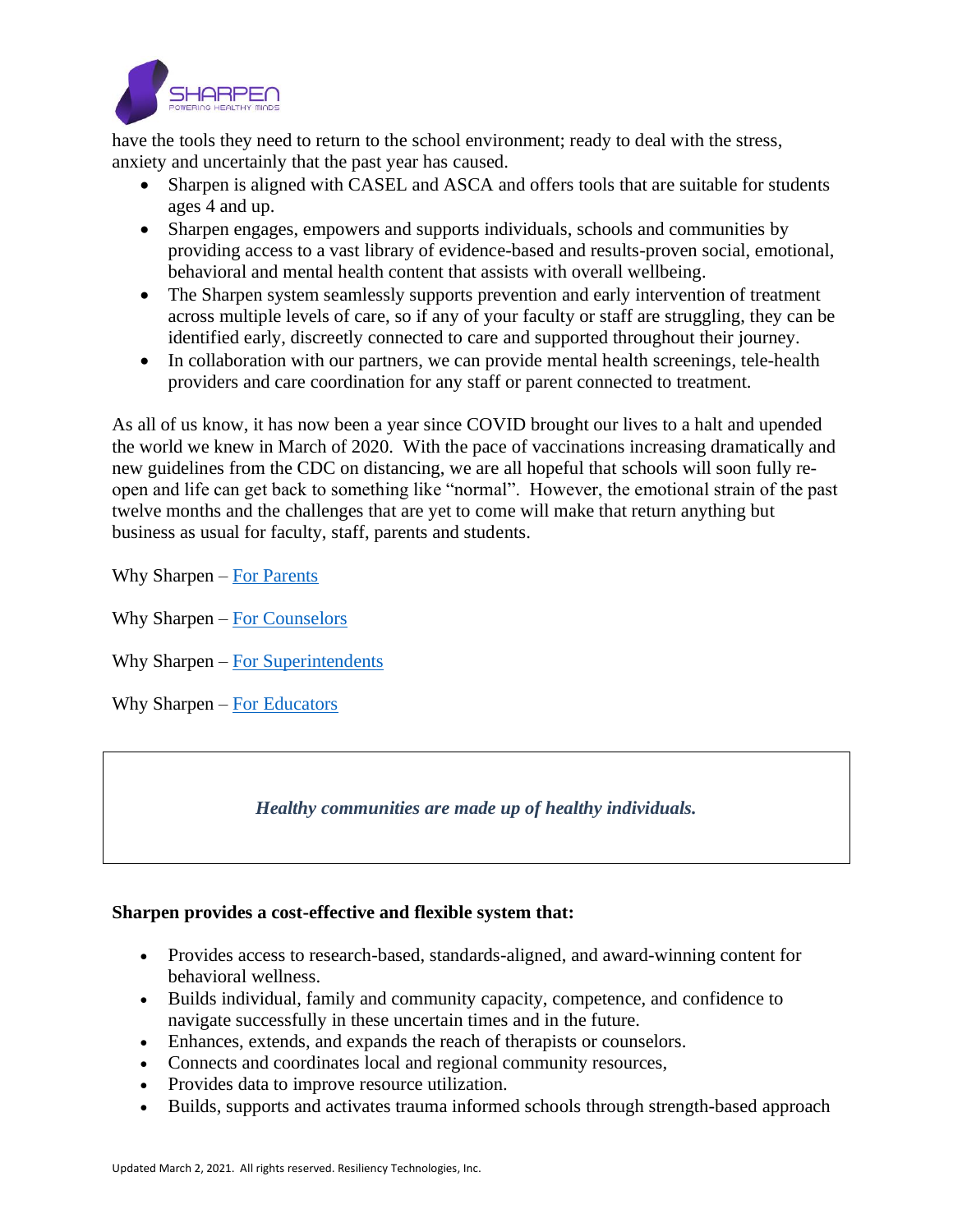

• Improves resiliency through a validated protective-factor scale to assist with healthy individuals, families, schools and community

Sharpen is a cloud-based, HIPAA and FERPA compliant platform that improves behavioral health outcomes for communities using evidence-based practices. Our company has collaborated with over 200 researchers and clinical experts to create our one-stop behavioral wellness resource.

#### **Standards aligned.**

#### **ASCA Alignment.**

American School Counselor Association (ASCA) National Standards identify and prioritize the specific attitudes, knowledge and skills that students should be able to demonstrate as a result of participating in a school counseling program. ASCA National Standards for Students serves as the foundation for The ASCA National Model: A Framework for School Counseling Programs. Representing more than 50 years of research, theory and practice, the below ASCA standards align with Sharpen in the personal and social development category, providing the foundation for personal and social growth as students progress through school and into adulthood.

#### **Personal and Social Growth**

**Standard A: Students will acquire the knowledge, attitudes and interpersonal skills to help them understand and respect self and others.**

| PS:A1 Acquire Self-knowledge                                                        |
|-------------------------------------------------------------------------------------|
| PS:A1.1 Develop positive attitudes toward self as a unique and worthy person        |
| PS:A1.2 Identify values, attitudes and beliefs                                      |
| PS:A1.3 Learn the goal-setting process                                              |
| PS:A1.4 Understand change is a part of growth                                       |
| PS:A1.5 Identify and express feelings                                               |
| PS:A1.6 Distinguish between appropriate and inappropriate behavior                  |
| PS:A1.7 Recognize personal boundaries, rights and privacy needs                     |
| PS:A1.8 Understand the need for self-control and how to practice it                 |
| PS:A1.9 Demonstrate cooperative behavior in groups                                  |
| PS:A1.10 Identify personal strengths and assets                                     |
| PS:A1.11 Identify and discuss changing personal and social roles                    |
| PS:A1.12 Identify and recognize changing family roles                               |
| PS:A2 Acquire Interpersonal Skills                                                  |
| PS:A2.1 Recognize that everyone has rights and responsibilities                     |
| PS:A2.2 Respect alternative points of view                                          |
| PS:A2.3 Recognize, accept, respect and appreciate individual differences            |
| PS:A2.4 Recognize, accept and appreciate ethnic and cultural diversity              |
| PS:A2.5 Recognize and respect differences in various family configurations          |
| PS:A2.6 Use effective communications skills                                         |
| PS:A2.7 Know that communication involves speaking, listening and nonverbal behavior |
| PS:A2.8 Learn how to make and keep friends                                          |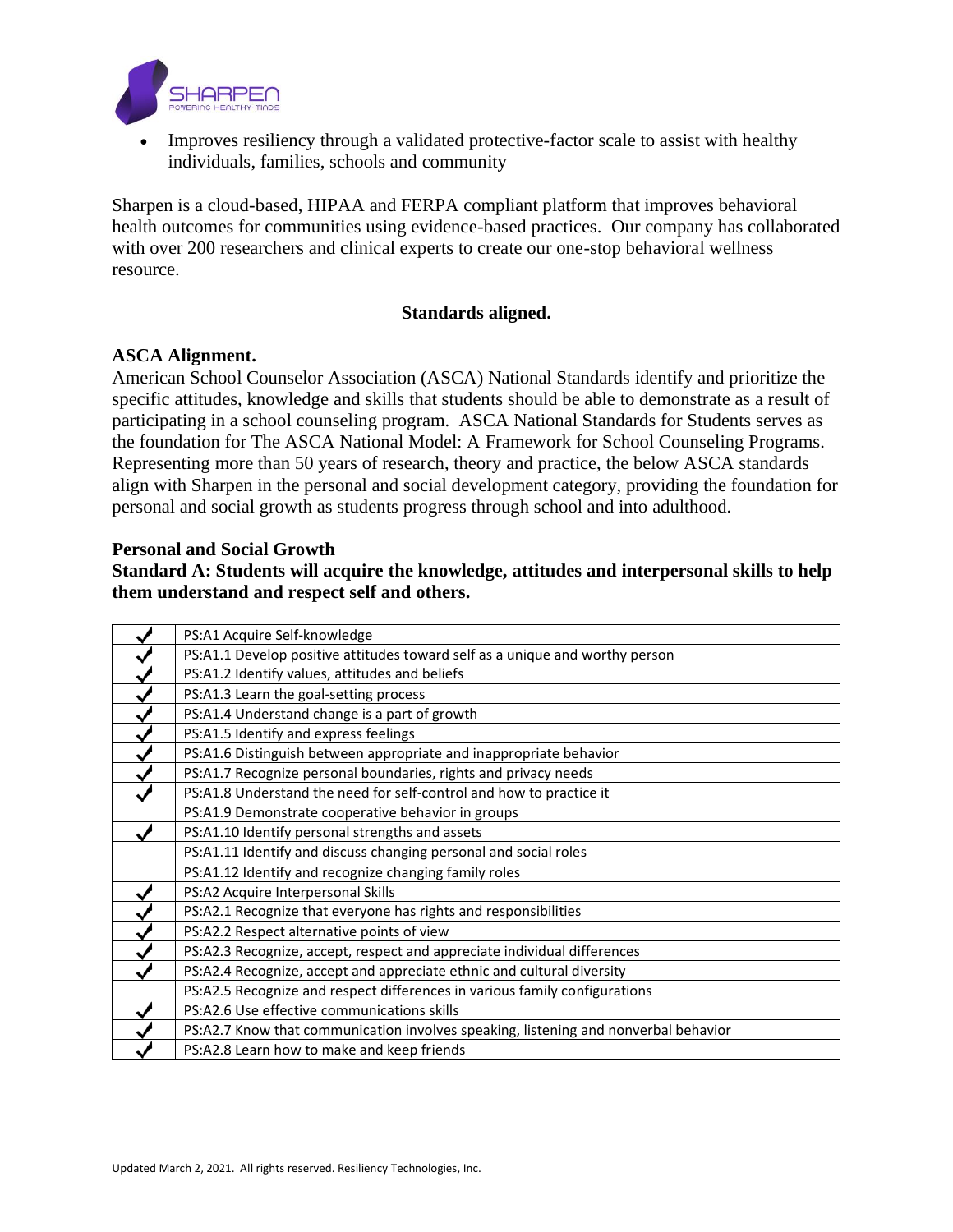

# **Standard B: Students will make decisions, set goals and take necessary action to achieve goals.**

| PS:B1 Self-knowledge Application                                                               |  |  |
|------------------------------------------------------------------------------------------------|--|--|
| PS:B1.1 Use a decision-making and problem-solving model                                        |  |  |
| PS:B1.2 Understand consequences of decisions and choices                                       |  |  |
| PS:B1.3 Identify alternative solutions to a problem                                            |  |  |
| PS:B1.4 Develop effective coping skills for dealing with problems                              |  |  |
| PS:B1.5 Demonstrate when, where and how to seek help for solving problems and making decisions |  |  |
| PS:B1.6 Know how to apply conflict resolution skills                                           |  |  |
| PS:B1.7 Demonstrate a respect and appreciation for individual and cultural differences         |  |  |
| PS:B1.8 Know when peer pressure is influencing a decision                                      |  |  |
| PS:B1.9 Identify long- and short-term goals                                                    |  |  |
| PS:B1.10 Identify alternative ways of achieving goals                                          |  |  |
| PS:B1.11 Use persistence and perseverance in acquiring knowledge and skills                    |  |  |
| PS:B1.12 Develop an action plan to set and achieve realistic goals                             |  |  |

Source: American School Counselor Association (2004). ASCA National Standards for Students. Alexandria, VA.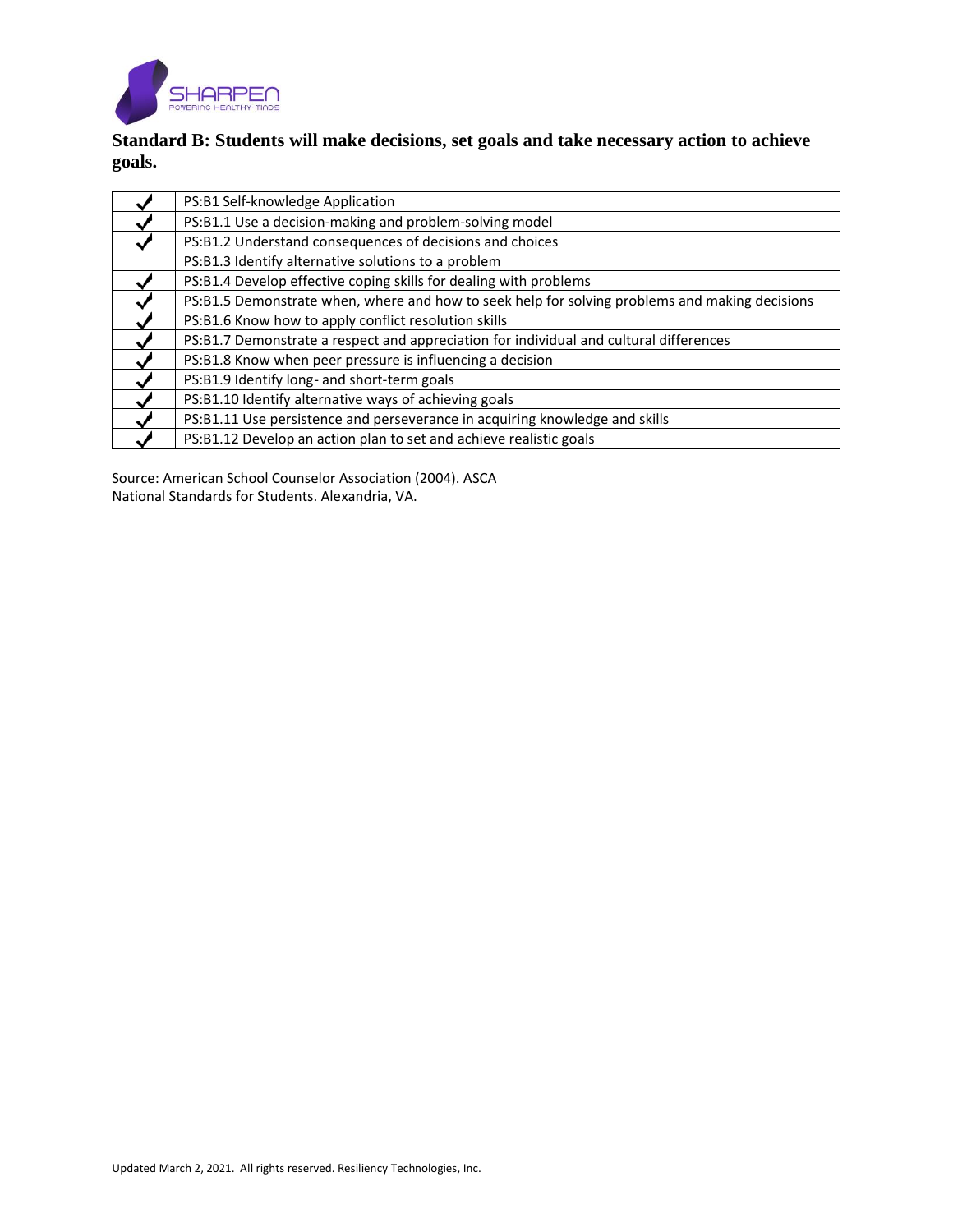

The Collaborative for Academic, Social, and Emotional Learning (CASEL) defined SEL two decades ago and leads the research in best practices.





Learn more: www.casel.org/what-is-SEL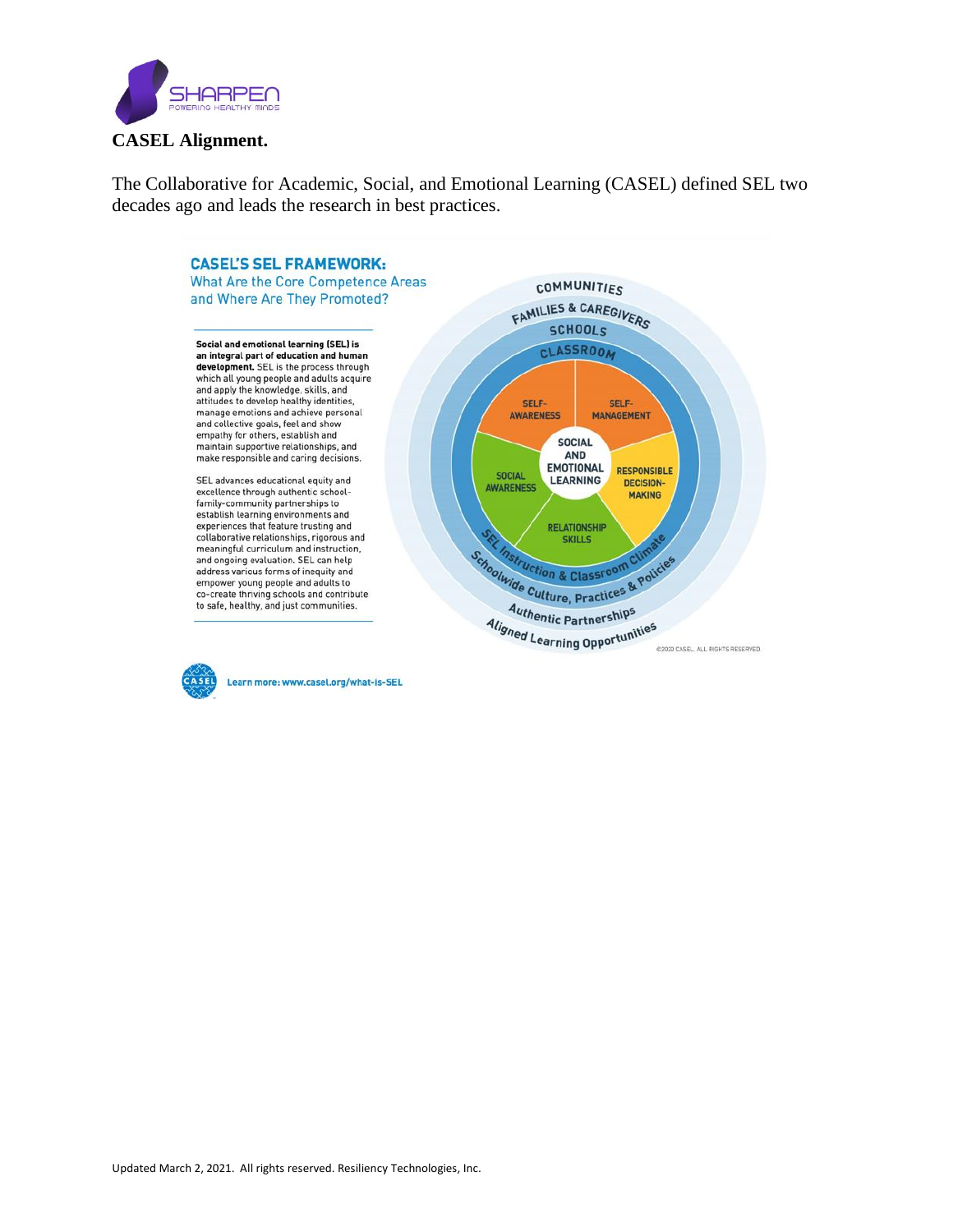

The Sharpen system aligns with CASEL framework across all five SEL categories and includes programming for all circles of influence including: student, classroom, school, family and community. Sharpen's system can be deployed in the classroom setting or as a peer-resiliency model. The Sharpen system improves the below CASEL competency areas (Bauer et al, 2019; Fadel et al, 2019).

| <b>SEL Competency</b> | <b>Sharpen Category /</b><br><b>Track</b>     | <b>Module Name</b>                                                                                                                      |
|-----------------------|-----------------------------------------------|-----------------------------------------------------------------------------------------------------------------------------------------|
| Self-Awareness        | Cope<br><b>Improving Coping Skills</b>        | Life Skills 101<br>٠<br>Why Feelings Are Important<br>۰                                                                                 |
|                       | Nourish<br><b>Mindful Eating</b>              | <b>Mindful Eating Through Senses</b><br><b>Hunger Cues</b><br><b>Fullness</b><br>٠<br>Permission<br>٠<br>Nourishment<br>٠               |
|                       | <b>Nourish</b><br><b>Building Body Esteem</b> | <b>Ending Shame About Weight</b><br>٠<br><b>Ending Fat Talk</b><br>٠<br>Our Bodies Are Our Partner<br>٠<br><b>Body Empowerment</b><br>٠ |
|                       | Heal<br>Resilience                            | <b>Sharpen Logic Model</b><br>٠                                                                                                         |
|                       | Heal<br>Grit                                  | You Got This<br>٠<br><b>Keep On Pushin</b>                                                                                              |
| Self-Management       | <b>Thrive</b><br><b>5 Minute Mindfulness</b>  | <b>ABCs of Mindfulness</b><br>٠<br><b>Delaying Gratification</b><br>۰<br><b>Understanding Mindfulness</b><br>٠                          |
|                       | Heal<br>Grit                                  | You Got This<br>۰<br>Keep on Pushin<br>٠<br>The Bus                                                                                     |
|                       | <b>Thrive</b><br><b>Stress Management</b>     | <b>Stress Management 101</b><br>٠<br><b>Stress and the Nervous System</b><br>٠<br><b>Managing Stress</b><br>٠                           |
|                       | Cope<br><b>Financial Health</b>               | <b>Budgeting 101</b><br><b>Credit Health</b>                                                                                            |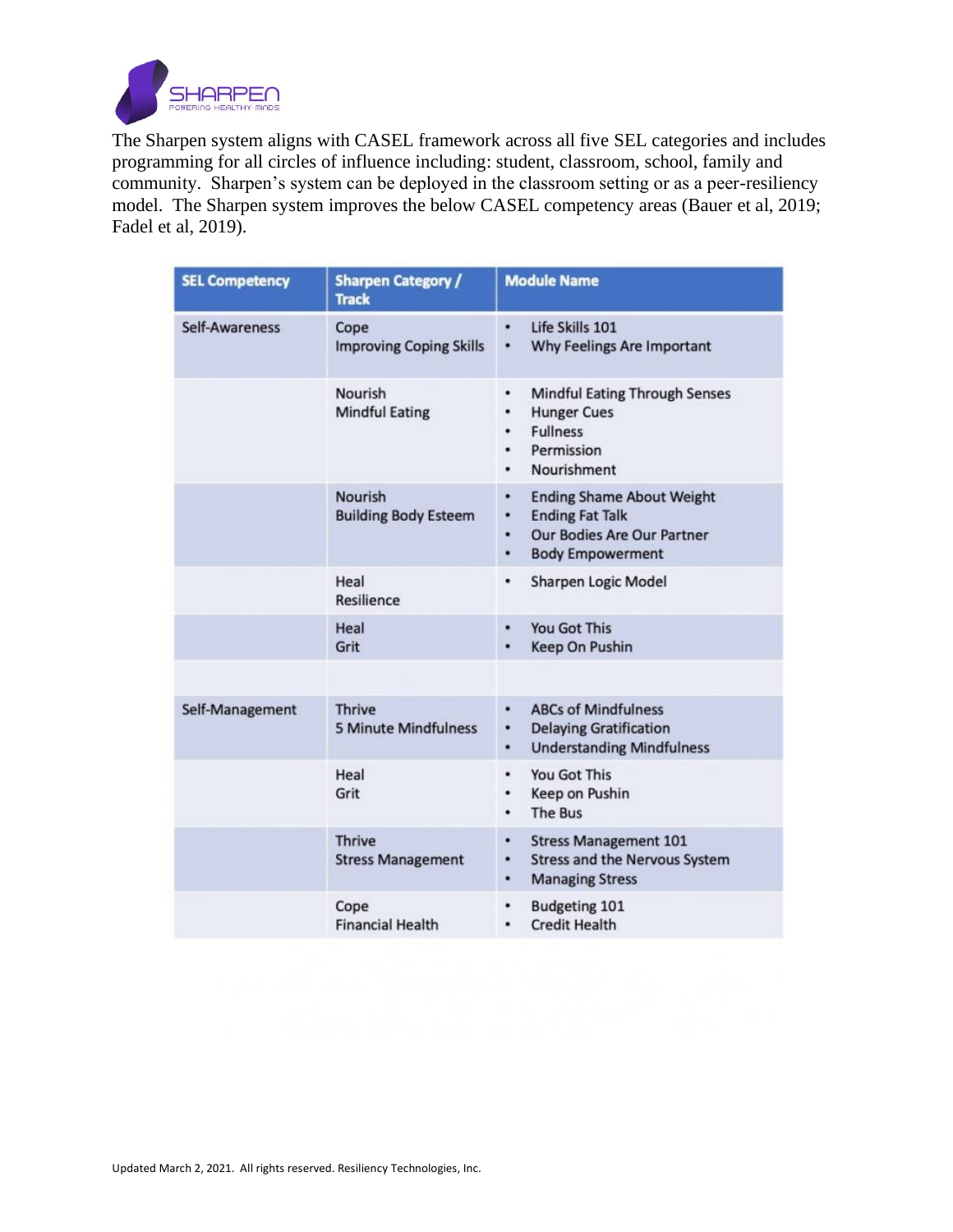

| <b>SEL Competency</b>                 | <b>Sharpen Category / Track</b>                                | <b>Module Name</b>                                                                                                                                                                   |
|---------------------------------------|----------------------------------------------------------------|--------------------------------------------------------------------------------------------------------------------------------------------------------------------------------------|
| <b>Social Awareness</b>               | <b>Thrive</b><br><b>Practice Mindfulness</b><br>(I am Mindful) | ٠<br><b>Stevens Sources of Strength</b><br>Get in the Cut<br>۰<br><b>DJ Moore Circumstances</b><br>٠<br>What's Holding You Back?<br>٠                                                |
|                                       | Heal<br>Grit                                                   | ٠<br>Keep on Pushin'                                                                                                                                                                 |
|                                       | Heal<br><b>Substance Use Disorders</b>                         | <b>Candace's Story</b><br>٠                                                                                                                                                          |
|                                       | Heal<br><b>PTSD</b>                                            | ٠<br><b>Veterans and PTSD</b>                                                                                                                                                        |
|                                       | Cope<br><b>Community Connections</b>                           | One on One<br>٠                                                                                                                                                                      |
|                                       | Nourish<br><b>Building Body Esteem</b>                         | <b>Ending Shame About Weight</b><br>٠                                                                                                                                                |
|                                       | <b>Nourish</b><br>Nourishing Through the<br>Arts               | <b>Normal the Musical</b><br>٠<br><b>We Have Apples</b><br>۰<br>Maiya Project<br>٠                                                                                                   |
| <b>Relationship Skills</b>            | Cope<br><b>Improving Coping Skills</b>                         | Communication 101<br>٠<br><b>Communicating Through Conflict</b><br>۰<br><b>Tips for Being Assertive</b><br>٠                                                                         |
|                                       | <b>Nourish</b><br><b>Healthy Relationships</b>                 | <b>Building Blocks for a Healthy</b><br>٠<br>Relationship<br><b>Communicating Through Conflict</b><br>٠<br><b>Tips for Being Assertive</b><br>۰<br><b>Vision Board Activity</b><br>٠ |
|                                       | Heal<br><b>Domestic Violence</b>                               | <b>Warning Signs for IPV</b><br>۰                                                                                                                                                    |
| Responsible<br><b>Decision-Making</b> | Cope<br><b>Job Skills</b>                                      | <b>Interviewing Tips</b><br>٠<br><b>Failing Fast</b><br>٠                                                                                                                            |
|                                       | Cope<br><b>Find Your Voice</b>                                 | I'm Not Ashamed<br>٠<br>3 Word Story<br>٠<br>Speak Out<br>٠<br><b>What is Beautiful</b><br>٠<br><b>Real Convo</b><br>٠                                                               |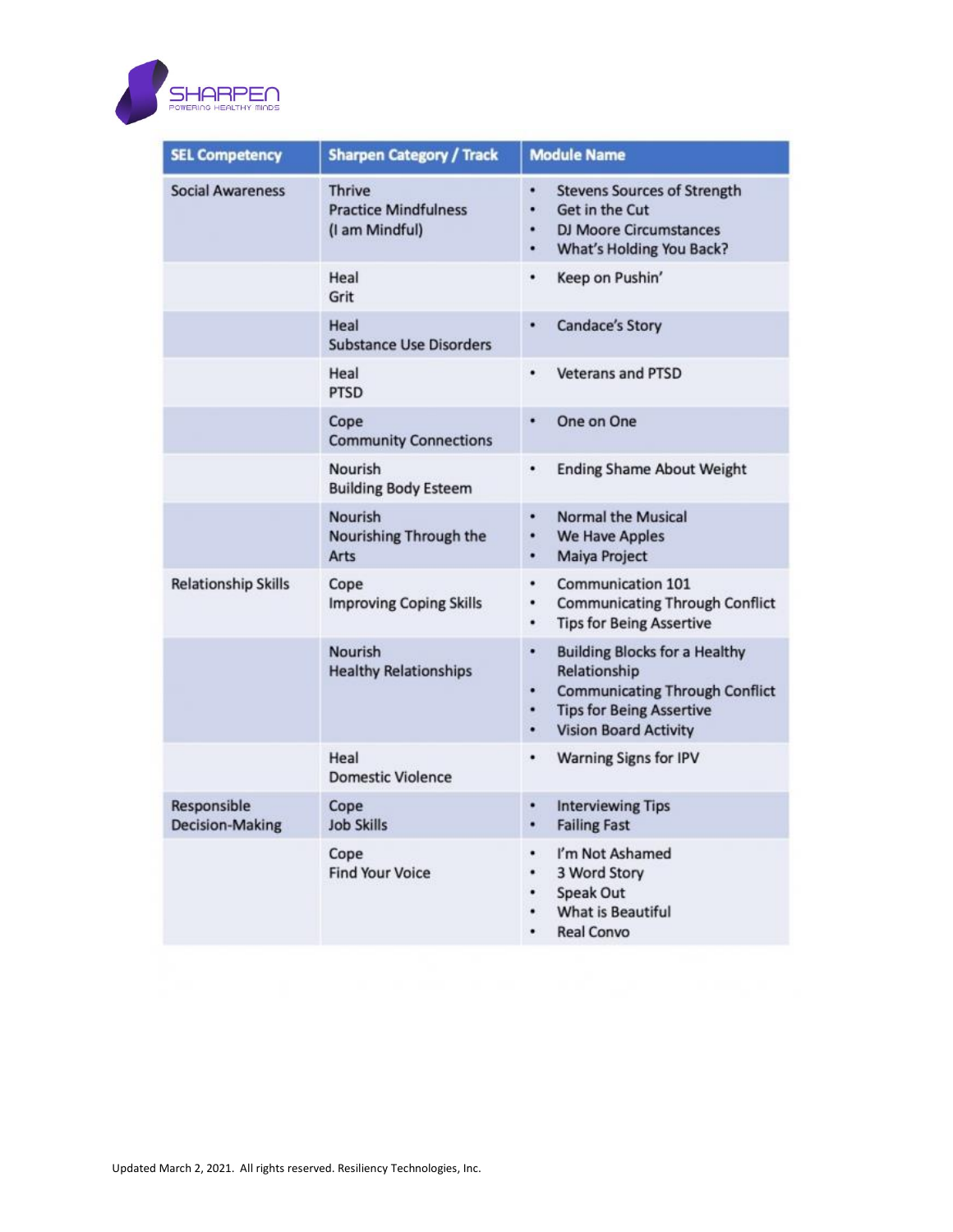

In addition to the ASCA and CASEL alignment, the Sharpen system follows these best practices through evidence-based programming and frameworks:

**Disordered eating and obesity prevention.** Through collaborations with over 50 national researchers and clinical practitioners, Sharpen has a library of evidence-based dietetics modules and educational content that has been used as clinical training tools for clinicians at medical schools and in master's level social work and psychology programs.

**Trauma-informed.** Working in collaboration with more than 15 agencies specializing in childhood trauma and resilience, Sharpen's system includes over 25 courses on childhood trauma, toxic stress, building resiliency and the neuroscience of stress and the brain.

**Suicide prevention.** Sharpen's co-Founder worked under the leadership at Office of Suicide Prevention for South Carolina Department of Mental Health for over 3 years leading the suicide prevention task force. The models within Sharpen follow the ZERO Suicide framework and feature American Foundation for Suicide Prevention leadership providing an overview of the Living Works and NAMI NH postvention curricula and best practices. Most importantly, the crisis-response system and connection to community organizations built within the Sharpen service increases connectedness and caring contacts as part of the ZERO suicide best practice framework.

**Racial Equity.** The system includes a series on building compassionate and diverse communities created in collaboration with residents from public housing and members of the police department. For their work developing this modular content over the course of 2 years, the Sharpen co-Founders received the Martin Luther King Jr. Humanitarian Award from the City of Spartanburg in South Carolina.

**Substance use prevention.** Built in collaboration with a local substance use treatment facility and individuals with lived experience, our team created a series of modules on substance use disorders and finding treatment. In addition, the protective factors within the Sharpen library are known as preventative measures in building resilience against substance use disorders, including opioid use disorders. These include (but are not limited to) early screening and identification; access to information about sexual trauma, assault and adversity; improving healthy coping skills; emotion regulation and self-control; delaying gratification and methods for nourishing the body. The substance use prevention program was delivered through live intervention over the course of several years in South Carolina schools, led by Sharpen CEO in collaboration with The Forrester Center for Behavioral Health in South Carolina.